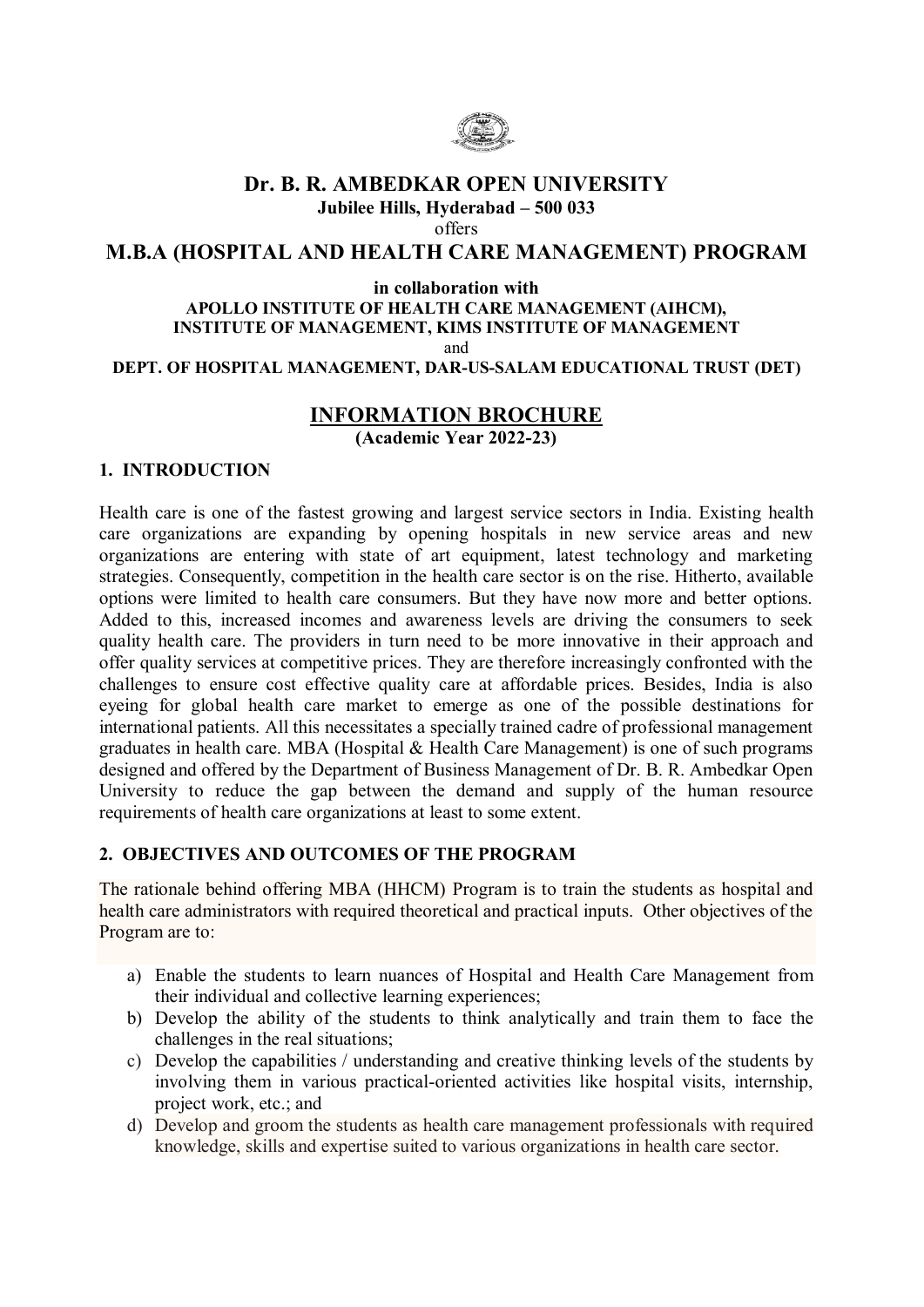**Program Outcomes:** On successfully completing the Program the students should be able to:

- Acquire an understanding of the concepts, theories, processes, functions, laws, tools and  $\bullet$ techniques and practices relating to the administration of the health care organizations and to health care delivery systems.
- Demonstrate leadership, communication and relationship management skills for managing a health care organization.
- Apply the principles, methods, tools/ techniques relating various disciplines including  $\bullet$ finance, accounting, marketing, economics, management, information technology, quantitative methods, operations research, strategic management, etc., for successful administration of health care organizations.
- Apply management principles and processes for making judicious/rational managerial decisions.

#### **3. ABOUT Dr. BRAOU**

Dr. B. R. Ambedkar Open University (Dr. BRAOU), first of its kind in India, initially known as Andhra Pradesh Open University, was set up on  $26<sup>th</sup>$  August 1982 through an Act of the Andhra Pradesh State Legislature (APOU Act 1982). Subsequently, the University was renamed as Dr. B.R. Ambedkar Open University, on  $26<sup>th</sup>$  October 1991. The University offers various programmes starting from Certificate to Research level. All the programs offered by the university are recognized by the Distance Education Bureau (DEB) of UGC, New Delhi.

#### **4. ABOUT THE AIHCM, KES AND DET**

Apollo Institute of Health Care Management (AIHCM) was established in 2008. It is sponsored by Apollo Hospitals Educational & Research Foundation (AHERF). The Institute is dedicated to developing and nurturing health care management professionals through quality education, training, research and institutional networking. Located within the sprawling campus of Apollo Health City, Asia's First Health City, in Hyderabad, the Institute shares a symbiotic existence with reputed Health Care Institutions in the campus.

KES, a society incorporated under the provisions of the Societies Registration Act 1860, inter alia, to carry on the business to own, establish, acquire, run, operate, manage, maintain, develop, promote, administer, advertise, either on its own or through franchisee fully equipped schools, colleges, educational institutes, universities including deemed or autonomous universities, coaching classes, e-learning, training centers to promote and disseminate knowledge, create awareness and provide a common forum of interaction amongst academicians, professionals and government agencies and to carry on courses in the branches of medicine, nursing para-medical, engineering commerce, industrial, commercial, arts courses, management, law, banking, insurance, finance, hospitality, tourism and any other faculty of education and to run Management and Computer training institutions, services including coaching and preparation for all kinds of professional courses, conducting and training for development of management and interpersonal skills, personality development programs, development of soft skills, establishing and management of educational institutions and conduct courses on all disciplines including technical, management in India or elsewhere. KIMS Institute of Management offers MBA (HHCM) Program at KIMS Hospital headquarters located in Secunderabad.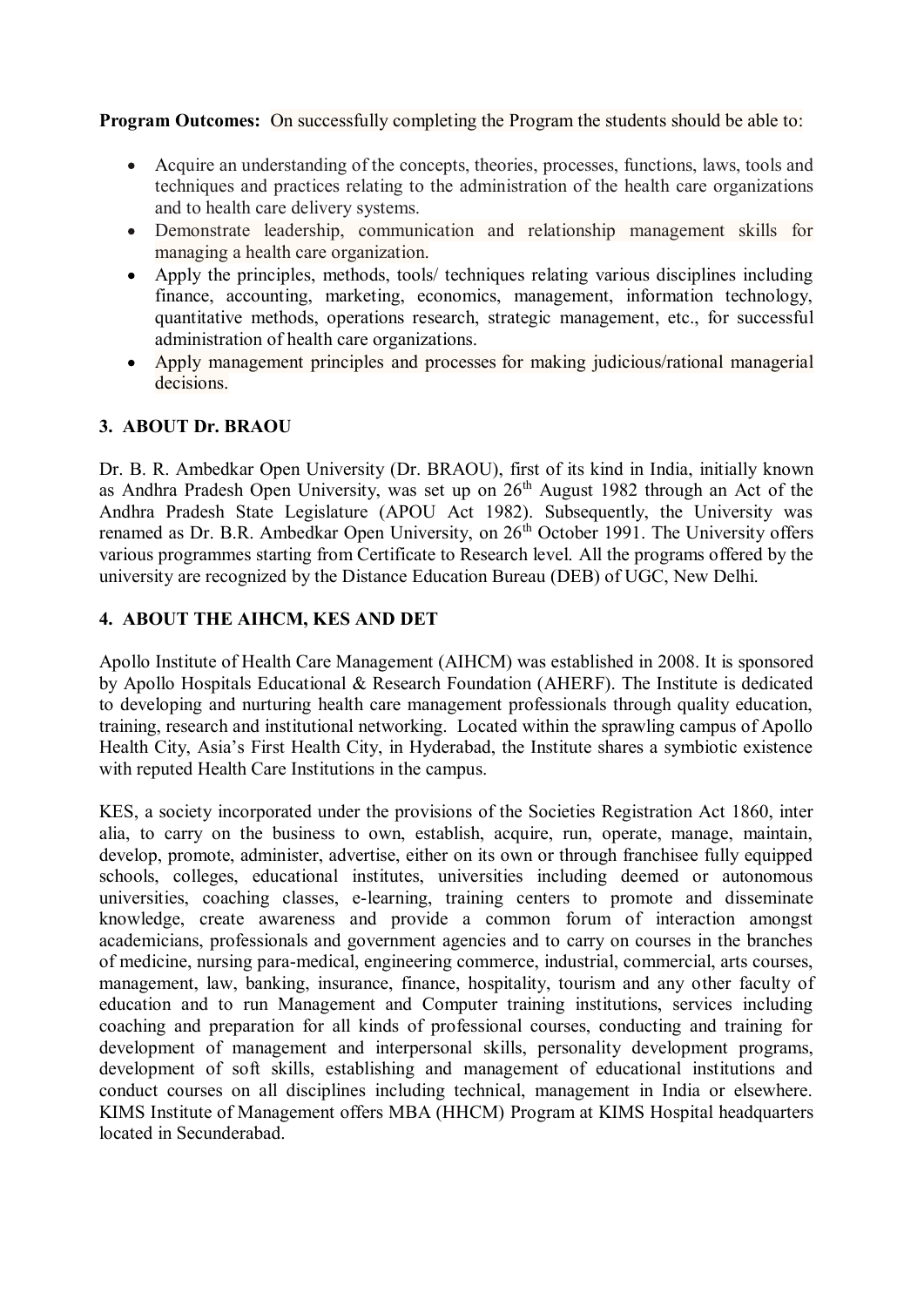The Dar-Us-Salam Educational Trust (DET) was established in 1974 with its headquarters in Hyderabad. The Trust is a policy making body established and developed several educational institutions and hospitals to promote education, training and employment for youth from Muslim minority community. The trust acts as a council for the development of all its institutions assisted by the heads of the heads of the institutions. The trust is energetic and eager to engage more creative minds in the quest of knowledge for the improvement of society both materially, humanistically and to choose focus in the fields of Medicine, Para-Medical, Hospital Management, Engineering & Technology, Business Management, Pharmacy and Architecture disciplines to enhance quality in present economic scenario. MBA (HHCM) Program will be offered through the Department of Hospital Management, enriched with experienced and qualified faculty, functioning in Owaisi Hospital Campus.

# **5. ABOUT THE MBA (HHCM) PROGRAM**

Masters of Business Administration (Hospital & Health Care Management) [MBA (HHCM)] is a two years, four semesters Program offered by Dr. BRAOU in collaboration with AHERF, KES and DET. BRAOU has been offering the Program, since 2008, in collaboration with AIHCM only**,** whereas from the academic year 2019-20 onwards the Program is offered in collaboration with AIHCM, Hyderabad and KIMS, Secunderabad, and from the academic year 2022-23 onwards the Program is offered in collaboration with AIHCM, KES and DET. The addresses and contact details of these three institutions are:

- a) The Director, Apollo Institute of Health Care Management (AIHCM), Apollo Health City Campus, Jubilee Hills, Hyderabad – 500096 (Ph. Nos. 040 – 23556850 / 23543269  $/ + 919441885258$ ).
- b) The Principal, Institute of Management, KIMS Educational Society, Minister Rd, Begumpet, Secunderabad – 500003 (Ph. Nos. 040 – 44885703 / 5704 / + 91 99493 62459).
- c) The Principal, Department of Hospital Management, Dar-Us-Salam Educational Trust, Deccan College of Medical Sciences, P.O. Kanchanbagh, DMRL 'X' Road, Santhosh Nagar, Hyderabad – 500058 (Ph. Nos. 040-24802632/ +91 9704009232).

## **6. PROGRAM STRUCTURE**

MBA (HHCM) is a two-year program, divided into four semesters. In addition to the theorybased courses, to achieve the objectives of the Program, practical-oriented courses, hospitals visits, project work, internship, etc., are given special focus and are included in the Program structure.

Based on the performance, Grade Points will be awarded to the students who clear all the required courses to get the Degree from the University. Semester Grade Point Average (SGPA) and Cumulative Grade Point Average (CGPA) will be calculated as per the procedure laid down by the University.

Note: Please click **here** to know the detailed Program Structure, number of credits assigned to each course, etc.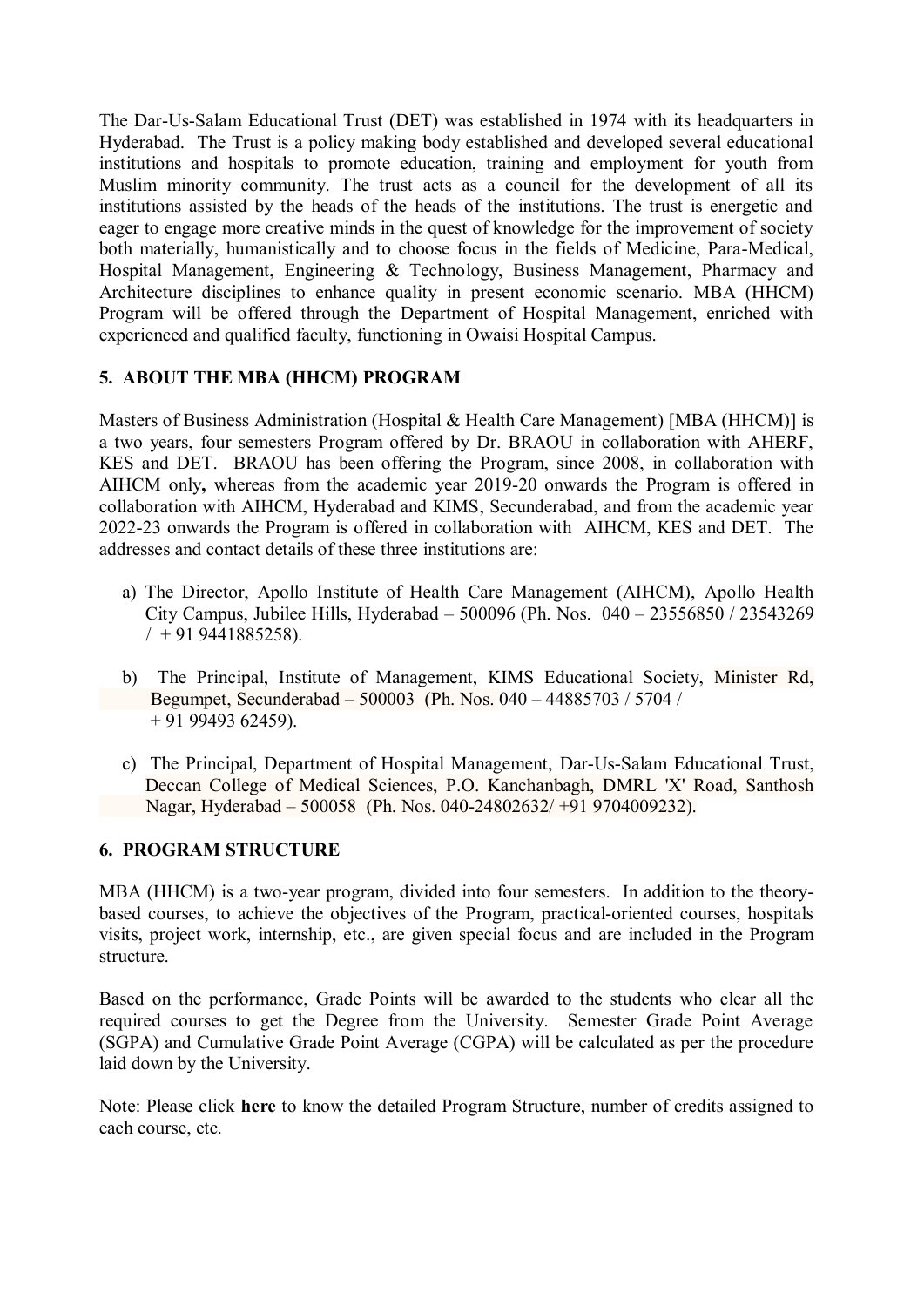### **7. EXAMINATION PATTERN**

Students shall clear both the Mid-Semester and Semester-End Examinations in each course and shall secure the required number of marks (separately for both Mid-Semester and Semester-End examinations) to clear that course. The weightage assigned to the Mid-Semester and Semester-End Examinations is 30% and 70% respectively. Maximum and minimum marks for each course, duration of the examination, etc., vary as per the number of credits assigned to the courses. Model examination question paper (for Semester-End Examinations) is provided at the end of the course material of each course.

## **8. ELIGILITY FOR ADMISSION**

The aspirants of Masters Degree in Hospital & Health Care Management should possess a Bachelor's Degree in any discipline (except Fine Arts and Oriental Languages) from a recognized university with a minimum of 50% marks in case of general category candidates and 45% in case of reserved category candidates.

#### **9. ADMISSION PROCESS**

Candidates have to apply for admission through 'online' on the University Website and appear for an Entrance Test, followed by Group Discussion & Personal Interview. The selection is based on the marks secured in Entrance Test, GD & PI, conducted by Dr. BRAOU. Qualifying mark in the entrance examination is 25% for General and B.C. candidates. The entrance test paper is set for 100 marks, consisting of questions under sections (A) Test of Reasoning, (B) Numerical Ability, (C) English Comprehension and Usage, (D) Health and Hospital Knowledge, (E) Current Affairs. The Rule of Reservation (RoR) as per the norms of the State Government will be adhered to. The B.C. reservations are applicable to Telangana State and Andhra Pradesh candidates only.

Note: Please click **here** to see the Model Question Paper for Entrance Test.

#### **10. INTAKE**

Intake is restricted to *234* seats only, of which, *54* seats are earmarked for 'Sponsored Category'. The centre-wise seats allotment is done, as below:

|     | Centre Code   Name of the Centre   General Quota   Sponsored Quota   Total Seats |  |  |
|-----|----------------------------------------------------------------------------------|--|--|
| 981 | AIHCM                                                                            |  |  |
| 982 | .<br>CES                                                                         |  |  |
| 983 |                                                                                  |  |  |

## **12. COURSE DELIVERY / PEDAGOGY**

The course is delivered through class room lectures, case studies, field visits, project work, guest lectures with working professionals and also with alumni, audio-visual presentations, group discussions, seminars and internship. Contact-cum-Counselling Classes will be organized continuously for about 15 days in every semester, at the respective Program Centres and a minimum of 75% attendance to these classes is mandatory.